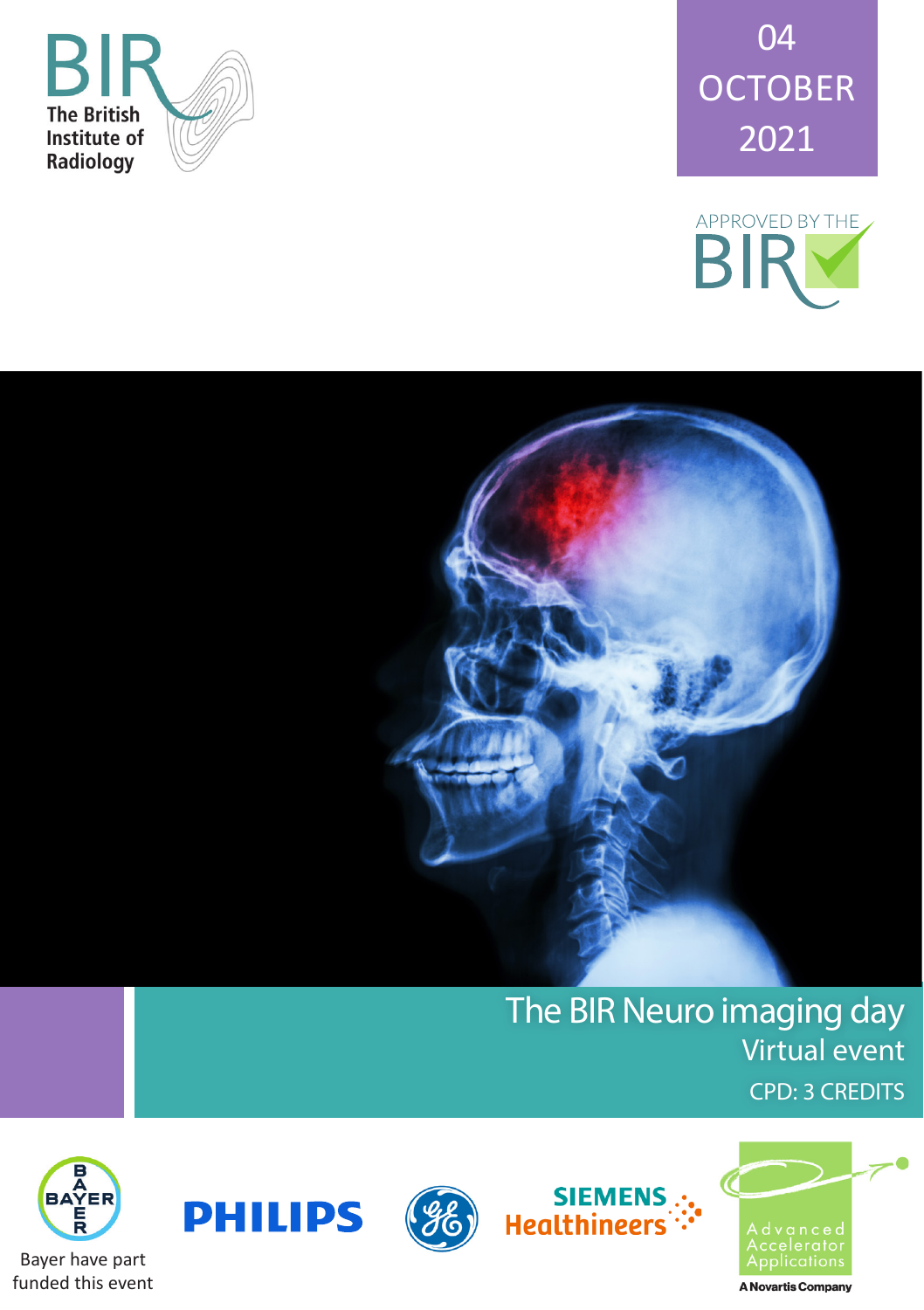## THE BIR NEURO IMAGING DAY

## Virtual event

CPD: 3 CREDITS

Come and join us for this lecture based day offering a wide range of topics covering neuroimaging topics including both cross sectional and functional imaging

This event offers a wide range of neuroimaging topics covering dementia, epilepsy and use of artificial intelligence.

Who should attend? This event is suitable for trainees and consultants with interest in neuroradiology and radionuclide radiology.

# Programme Organiser

Dr Amy Eccles, Consultant in Nuclear Medicine, Guy's and St. Thomas' Hospital

# Join us

Join the BIR today to benefit from reduced delegate rates for our events.

For membership information visit: www.bir.org.uk/join-us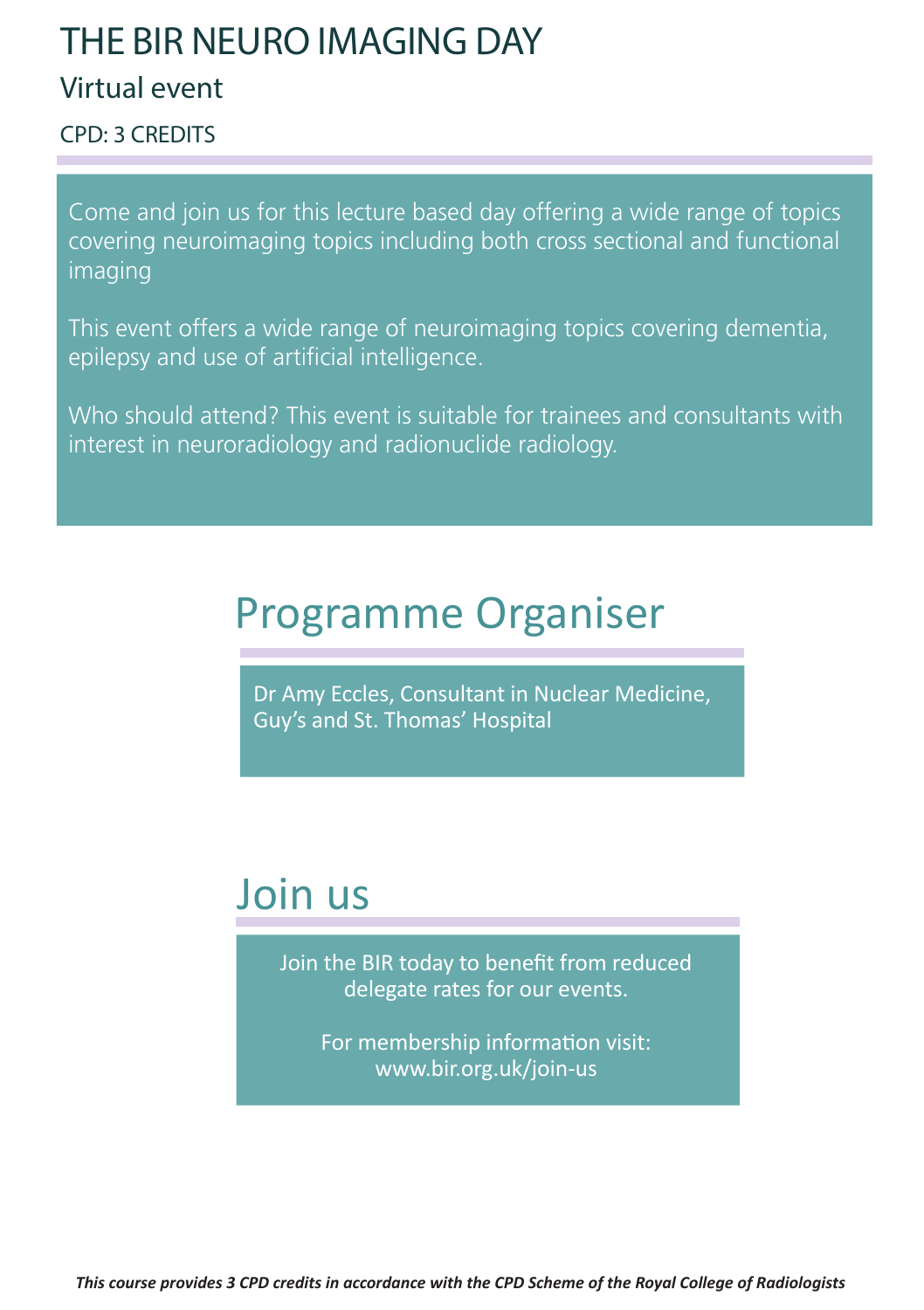04 **OCTOBER** 2021

- **Welcome and introduction Cross sectional imaging in dementia** Dr Daniel Scoffings, Consultant Neuroradiologist, Addenbrooke's Hospital, Cambridge **Q&A FDG PET imaging in dementia** Dr Teresa Szyszko, Consultant in Nuclear Medicine, Royal Free London NHS Foundation Trust **Q&A Amyloid imaging** Dr Zarni Win, Consultant Radiologist and Nuclear Medicine Physician, Imperial College Healthcare Trust **Q&A Break DaTScan imaging,** Professor Sabina Dizdarevic, Principal Lead Consultant in Imaging and Nuclear Medicine, Honorary Clinical Professor, Brighton & Sussex Medical School **13:00 13:05 13:25 13.30 13:50 13:55 14:15 14:20 14:40**
- **Q&A 15:00**
- **MRI in epilepsy** Dr Ata Siddiqui, Consultant Neuroradiologist, King's College Hospital, Guy's & St Thomas', Evelina Children's Hospitals **15:05**
- **Q&A 15:25**
- **Artifical intelligence in neuroimaging** Dr Thomas C Booth, Consultant Diagnostic and Interventional Neuroradiologist, Department of Neuroradiology, Ruskin Wing, King's College Hospital NHS Foundation Trust, **15:30**
- **Q&A 15:50**
- **Close of event 15:55**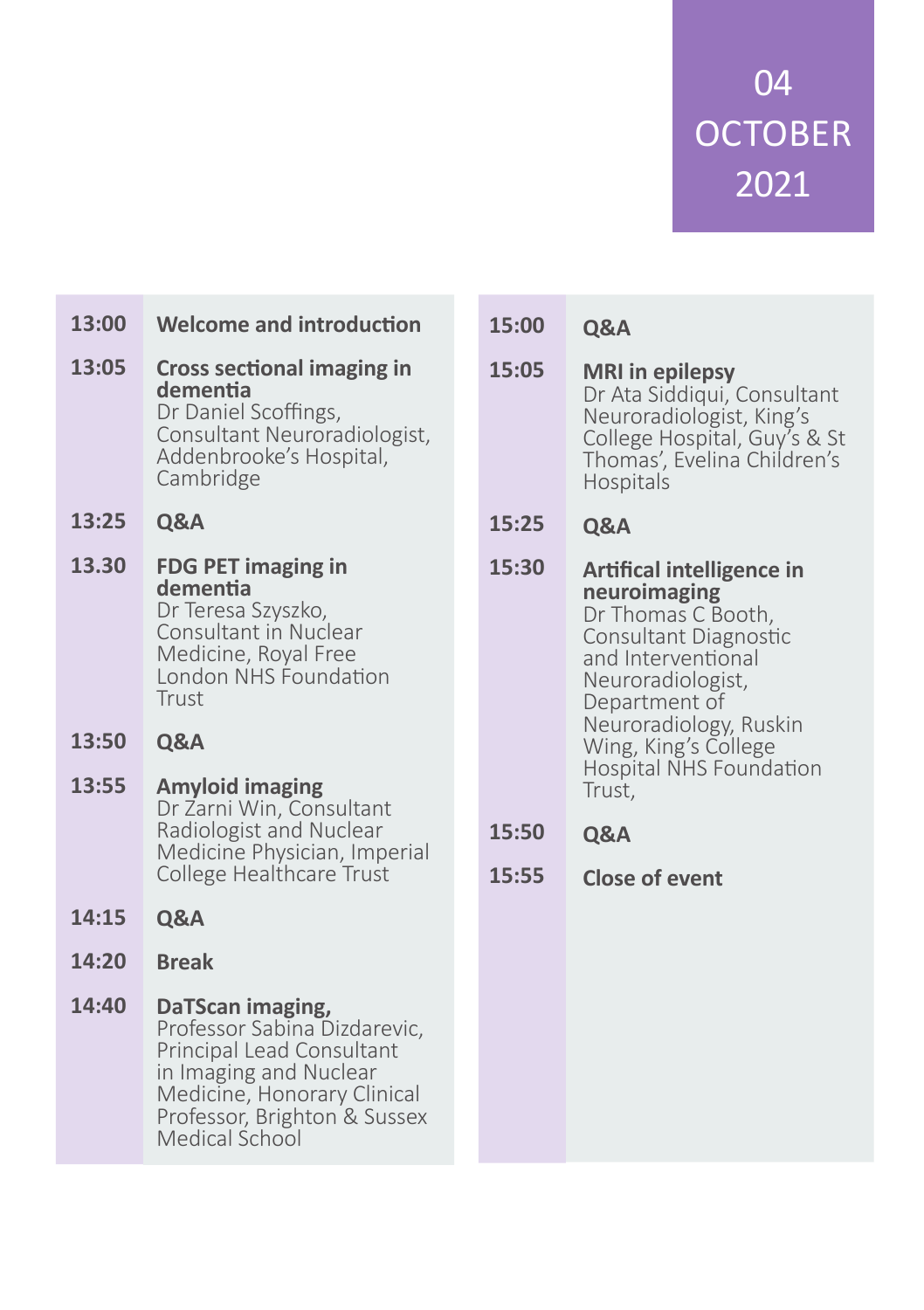

## 74MBq/ml solution for injection Ioflupane (123I)



# Imaging with loflupane (123I) from the Curium group\*

rse events should be reported. Reporting forms and information can be found at www.mhra.gov.uk/yellowcard. Adverse events should also be reported to Curium Pharma UK Ltd, Tel: 02392 704291, email: dave.harris@curiumpharma.com

#### **References:**

- 1 Straiscan Summary of Product Characteristics, Curium Pharma UK Ltd; October 2019.
- 2 Carcaillon-Bentata L. Sante publique, France 2018: 125-156. 3 Dorsey ER et al. JAMA Neurol 2018; 75: 9-10.
- 4 Agid Y et al. Lancet 1991, 337: 1321-1324.
- 5 Catafau A et al Mov Disord 2004; 19: 1175-1182.
- 6 Bajaj N et al. J Neufol Neurosurg Psychiatry 2013: 84: 1288-1295.

Summary of product characteristics is available upon request.

\*Marketing authorisation holder: CIS bio international member of the Curium group

CIS bio international, B.P. 32, 91192 Gif sur Yvette Cedex

# **CULIUM™ I IFF FORWARD**

UKSTRIASCAN DE AN AND THE COMMUNICATION CONTROLLED AND THE COMMUNICATION OF THE COMMUNICATION COMMUNICATION COMM<br>UKStriascanAd/Aug2021/001.08/2021.